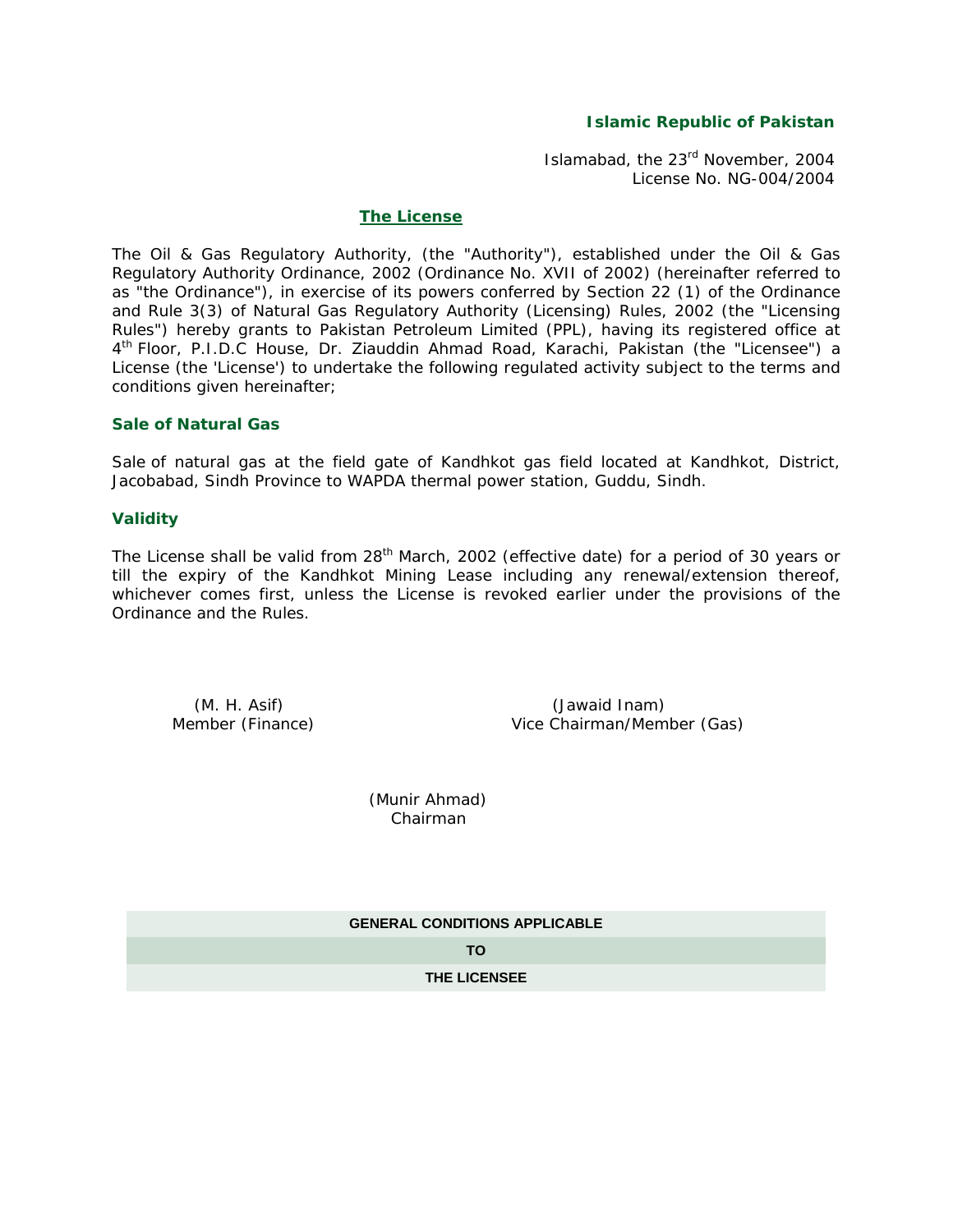### **General Conditions Applicable to the Licensee**

### **1. Definitions**

- 1.1. Words and expressions used in the License but not defined, unless the contrary intention appears, shall have the same meaning as are assigned to them in the Ordinance and the Rules.
- 1.2. The following words shall have the following meanings:
	- 1.2.1. "Gas Price Agreement" means Sui and Kandhkot Gas Price Agreement dated  $11<sup>th</sup>$  July 2002 between the President of the Islamic Republic of Pakistan and PPL, as amended from time to time.
	- 1.2.2. "Kandhkot Mining Lease" means Kandhkot Mining lease No. 11/West Pakistan originally granted for 30 years to PPL with effect from 15<sup>th</sup>January, 1962 under the Pakistan Petroleum (Production) Rules, 1949 and subsequently renewed by the President, Islamic Republic of Pakistan for a further period of 30 (Thirty) years commencing from 15<sup>th</sup> January 1992 under and in accordance with the Pakistan Petroleum (Exploration and Production) Rules, 1986, as amended from time to time;
	- 1.2.3. "License" means this License and any extension/renewal thereof and or any amendment/modification therein under the provisions of the Ordinance and the Rules; and
	- 1.2.4. "Rules" means the rules made under the provisions of the Ordinance.
	- 1.2.5. Any reference to a statute or a delegated legislation shall be deemed to mean and include its modification, amendment, replacement or substitution by a subsequent law.

### **2. Renewal, Modification, Revocation of Conditions and Early Termination of License**

- 2.1. On an application made by the Licensee to the Authority at least two years prior to the expiry date of the License, the Authority may renew the License or the terms and conditions thereof in accordance with the provisions of the Ordinance and the Rules.
- 2.2. The terms and conditions of the License may be amended, varied, modified, extended or revoked in accordance with the provisions of the Ordinance and the Rules.
- 2.3. On an application by the Licensee, with 2 (two) years prior notice, the Authority may terminate the Licence in accordance with the provisions of the Ordinance and the Rules.

### **3. Compliance with Laws**

3.1 The Licensee shall ensure that it complies at all times with the applicable Laws of Pakistan and in particular with the provisions of the Ordinance and the Rules.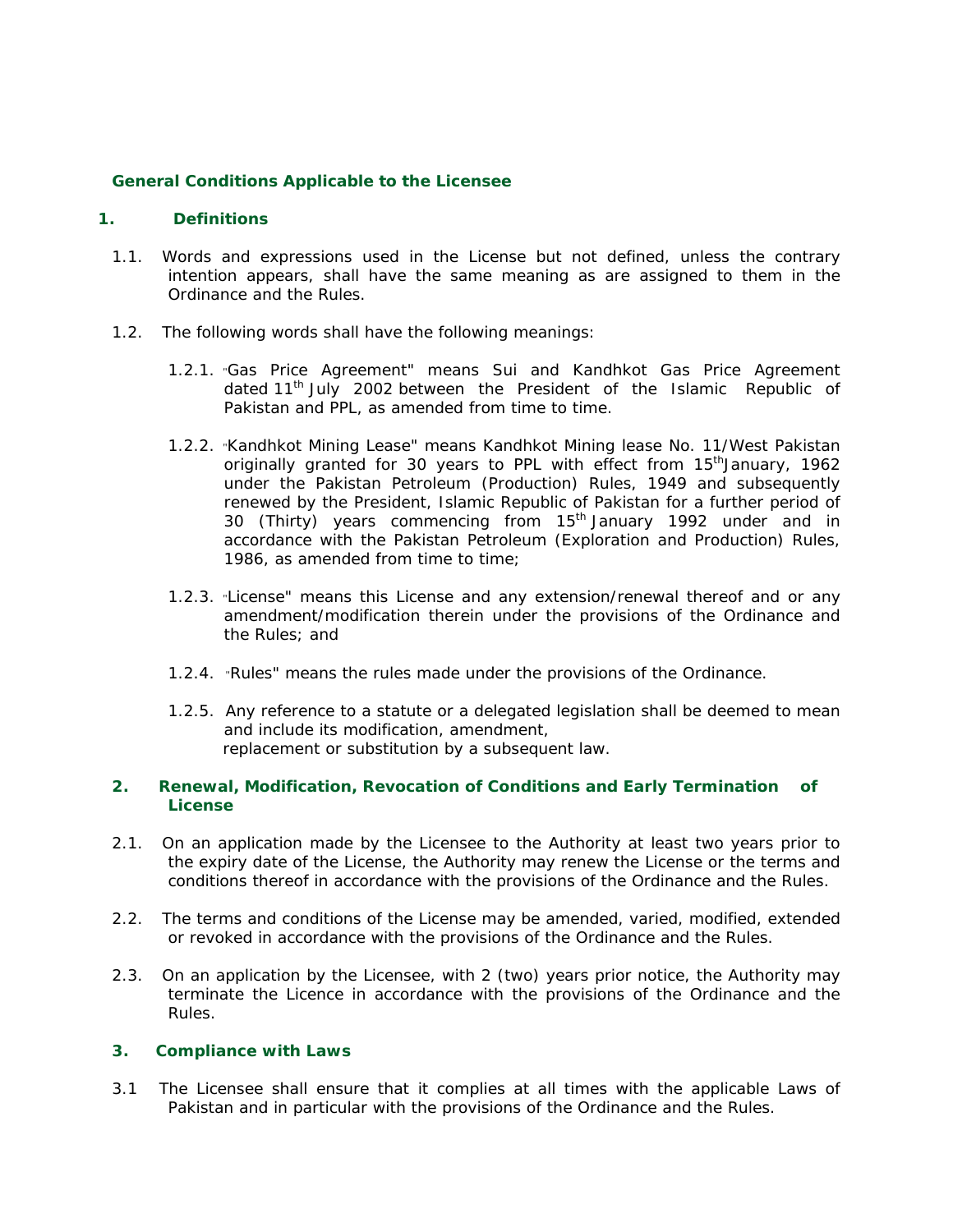3.2 The breach of any provision of the Ordinance or the Rules shall be deemed to be a breach of the terms and conditions of the License.

## **4. Well Head Price of Gas**

4.1. The Licensee being a producer of natural gas shall be entitled to a well head price of gas in respect of Kandhkot gas field as determined in accordance with the pricing of natural gas and other parameters provided in the Gas Price Agreement and notified under the applicable law.

## **5. Prescribed Price**

5.1. In accordance with the provisions of section 8 of the Ordinance, the Licensee shall submit an application to the Authority for notification of Prescribed Price for its retail consumer or consumers which are supplied gas from Kandhkot gas field.

 **Explanation.-** for the purpose of this condition the Prescribed Price in respect of sale of gas from Kandhkot gas field to its retail consumer or consumers shall comprise of the well head price of Kandhkot gas field calculated in accordance with Gas Price Agreement as aforesaid in condition 4, the excise duty and such other levies as may be imposed from time to time, by the Federal Government on the production of natural gas.

### **6. Payment of Fee**

- 6.1. The Licensee shall promptly and regularly pay the fees prescribed in the Rules.
- 6.2. Unless otherwise prescribed in the Rules, the Licensee, from the effective date throughout the term of the License including any renewal thereof, shall pay annual fee of 0.25 percent of the annual turnover (as defined in the Licensing Rules) of the Licensee from the sale of natural gas from Kandhkot gas field to its retail consumer or consumers in respect of the most recent completed financial year.
- 6.3. If the annual turnover for the most recent completed financial year is not certain then the Licensee shall use a reasonable estimate of the annual turnover for calculation and payment of the annual fee under Condition 6.2.
- 6.4. The Licensee shall, if it has used an estimate of the annual turnover under Condition 6.3, file with the Authority a revised account showing the actual annual turnover and the annual fee on the basis of such actual amount on or before September  $30<sup>th</sup>$  of the year in which the estimate was made, or any other date approved by the Authority in respect of the annual fee where an estimate of annual turnover was used as the basis for calculation of the annual fee. Any short payment in annual fee made evident as a result of filing of the revised account, shall be paid to the Authority within forty-five (45) days of filing of such revised account.
- 6.5. The Authority shall, if it has received overpayment of annual fee, refund the amount equal to the amount by which it was overpaid within forty-five (45) days of filing of the above mentioned revised account. The Licensee shall not be entitled to any interest or other additional amount in respect of such over-payment.

### **7. Maintenance of Record and Provision of Information**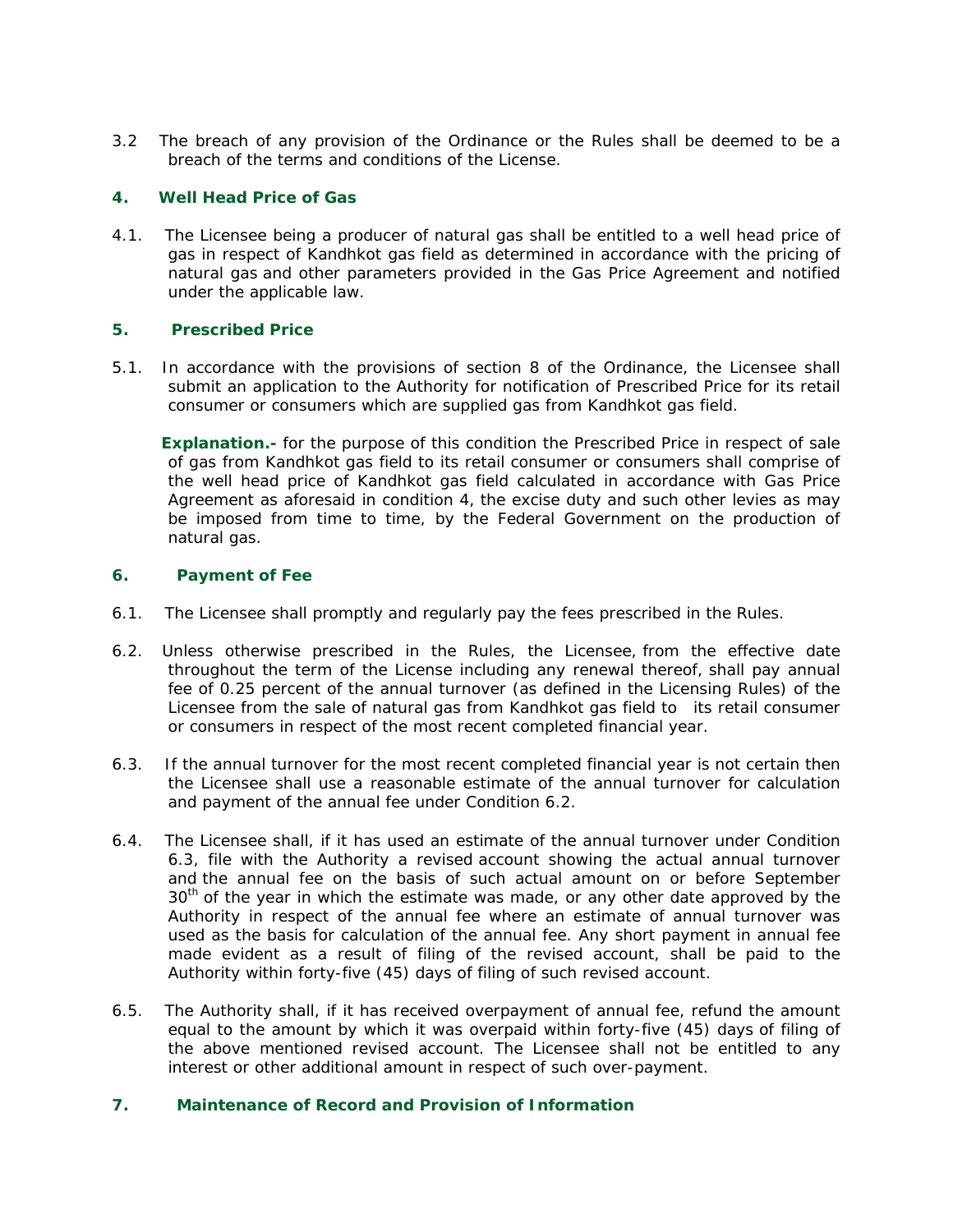7.1. The Licensee shall keep complete and accurate record and data regarding the production and sale of natural gas as may be required for the purpose of this License in appropriate manner. The Licensee shall provide to the Authority promptly upon its request such documents, records or information regarding the sale of natural gas as the Authority may require pursuant to the Ordinance and Rules, Regulations made thereunder.

# **8. Assignment and Transfer**

8.1. The Licensee shall not create any charge on or otherwise encumber, assign or transfer the Licence or any rights or obligations thereunder without having obtained the prior written approval of the Authority in accordance with the provisions of the Ordinance and the Rules.

## **9. Gas Reserves Updation**

9.1. The recoverable natural gas reserves as disclosed by the Licensee in respect of Kandhkot gas field as on  $30<sup>th</sup>$  June, 2004 are 0.769 Trillion Cubic Feet (TCF). The Licensee shall inform the Authority promptly whenever it will update/review the gas reserves in respect of Kandhkot Gas Field.

## **10. Contract Terms with Retail Consumers**

10.1. The Licensee shall submit information, record and copy of the existing signed Gas Sales Agreement/Contract with WAPDA for gas supply to Guddu power plant to the Authority within ninety days of date of issue of the licence.

# **11. Pricing for Retail Consumers**

11.1. The Licensee shall not charge a retail consumer an amount for supply of gas which is greater than the sale price and minimum charges notified by the Authority under the Ordinance.

# **12. Notices**

- 12.1. All notices to be given under any Condition shall be given in writing and shall be deemed to have been properly served if delivered in person or sent by registered mail or transmitted by facsimile to the relevant party at the address set out below or at such other address as that party may from time to time specify in writing to the other:
	- Licensee: Managing Director, Pakistan Petroleum Limited. P.I.D.C House, Dr. Ziauddin Ahmad Road, Karachi, Pakistan Telephone Number: 92-21-5682562, 5681330, 5651480-89, Facsimile Number: 92-21-5680005, 5682125
	- Authority: Registrar, Oil and Gas Regulatory Authority Tariq Chamber, Block  $# 2$